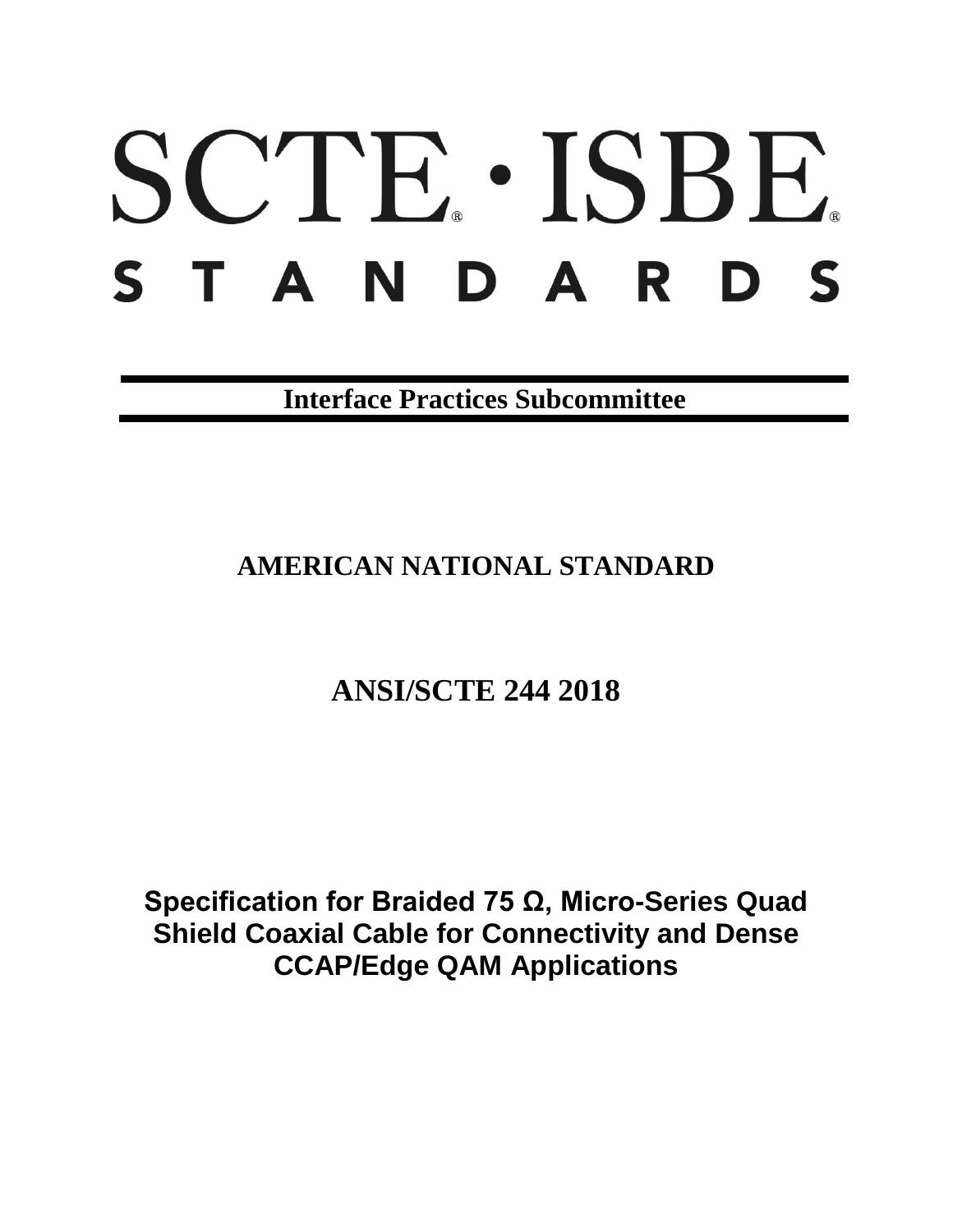# **NOTICE**

<span id="page-1-0"></span>The Society of Cable Telecommunications Engineers (SCTE) Standards and Operational Practices (hereafter called "documents") are intended to serve the public interest by providing specifications, test methods and procedures that promote uniformity of product, interchangeability, best practices and ultimately the long term reliability of broadband communications facilities. These documents shall not in any way preclude any member or non-member of SCTE from manufacturing or selling products not conforming to such documents, nor shall the existence of such standards preclude their voluntary use by those other than SCTE members.

SCTE assumes no obligations or liability whatsoever to any party who may adopt the documents. Such adopting party assumes all risks associated with adoption of these documents, and accepts full responsibility for any damage and/or claims arising from the adoption of such documents.

Attention is called to the possibility that implementation of this document may require the use of subject matter covered by patent rights. By publication of this document, no position is taken with respect to the existence or validity of any patent rights in connection therewith. SCTE shall not be responsible for identifying patents for which a license may be required or for conducting inquiries into the legal validity or scope of those patents that are brought to its attention.

Patent holders who believe that they hold patents which are essential to the implementation of this document have been requested to provide information about those patents and any related licensing terms and conditions. Any such declarations made before or after publication of this document are available on the SCTE web site at [http://www.scte.org.](http://www.scte.org/)

All Rights Reserved

© Society of Cable Telecommunications Engineers, Inc. 2018 140 Philips Road Exton, PA 19341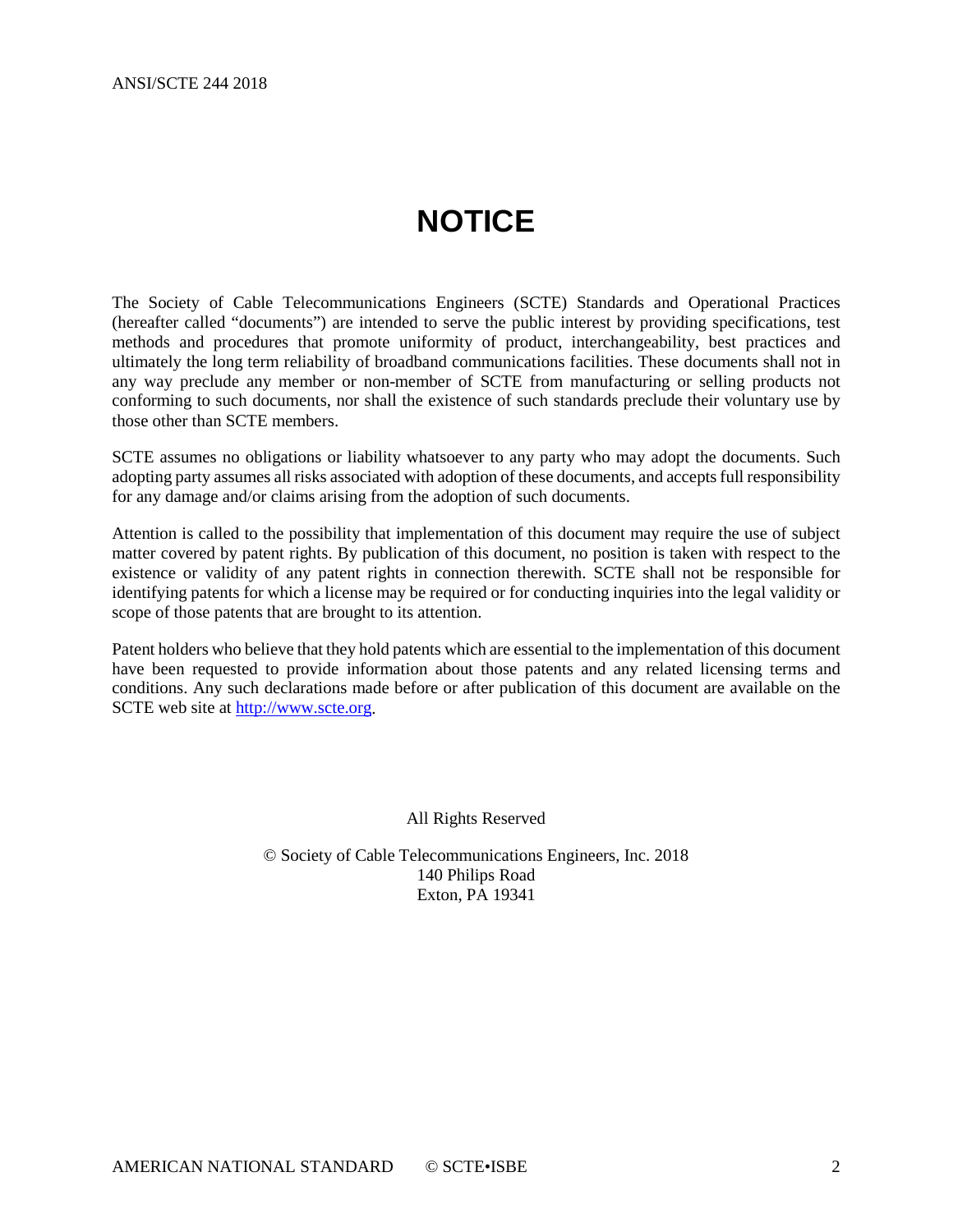# **Table of Contents**

<span id="page-2-0"></span>

| <b>Title</b> |  | <b>Page Number</b>         |
|--------------|--|----------------------------|
| NOTICE       |  | $\overline{2}$             |
|              |  | $\overline{\phantom{a}}$ 3 |
| 1.           |  | $\overline{4}$             |
|              |  | $\overline{4}$             |
| 3.           |  | 5                          |
| 4.           |  | 6                          |
| 5.           |  | -6                         |
| 6.           |  | -8                         |
| 7.           |  | 8                          |
| 8.           |  | -8                         |
| 9.           |  | - 9                        |
|              |  | 10                         |
|              |  |                            |

## **List of Tables**

| <b>Title</b> |  |  |   |  | <b>Page Number</b>                             |  |
|--------------|--|--|---|--|------------------------------------------------|--|
| _            |  |  | . |  | $\mathbf{r}$ and $\mathbf{r}$ and $\mathbf{r}$ |  |

Table 1 - Maximum Attenuation at 68°F (20°C)

 $11$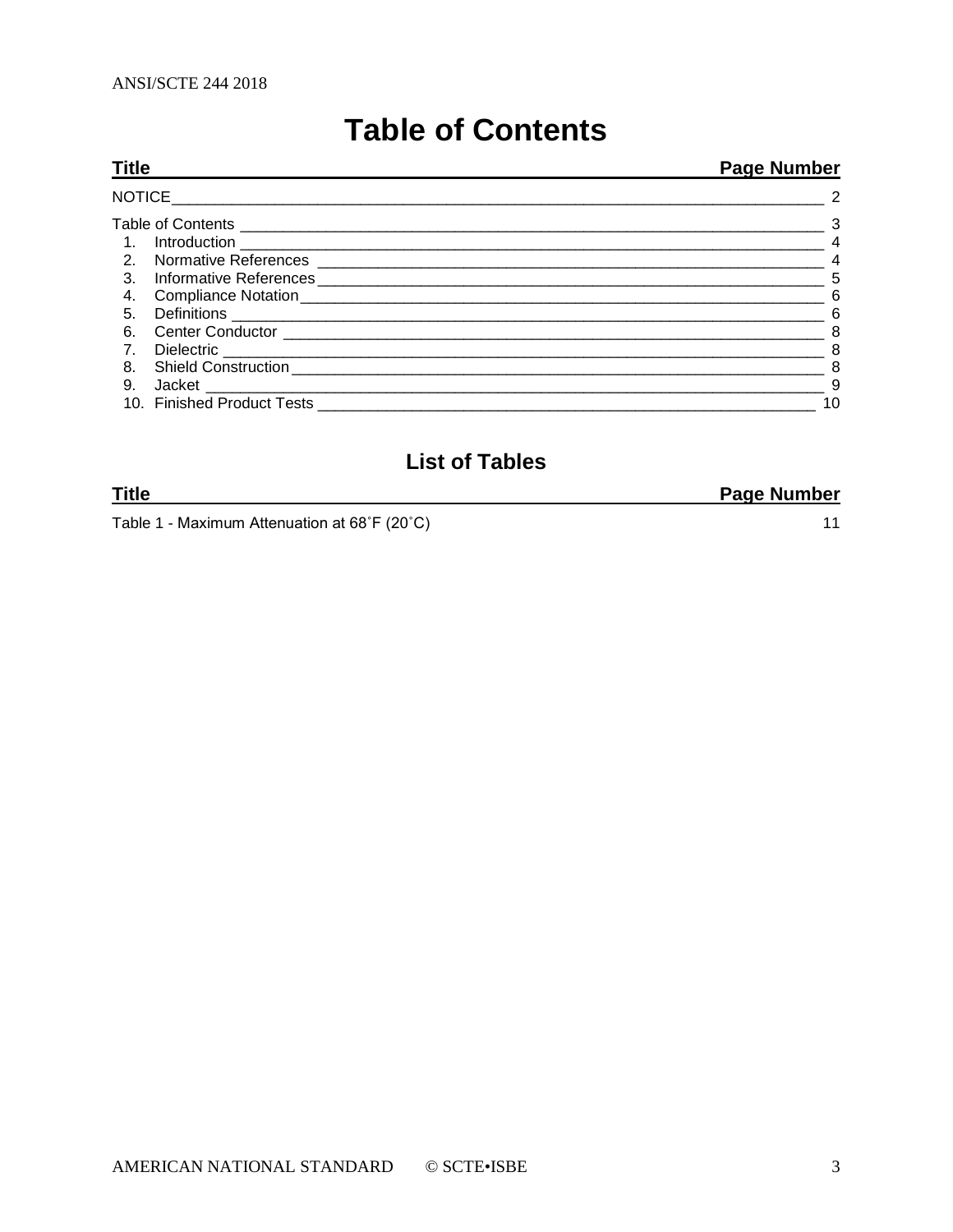## <span id="page-3-0"></span>**1. Introduction**

## **1.1. Executive Summary**

This specification applies to flexible 75-ohm, braided, micro-series, quad shield coaxial cable *(for example MMCX)* for connectivity and dense CCAP/Edge QAM applications.

When reference to other regulations or specifications is made, the user should adhere to the latest revision of the regulation or specification.

## **1.2. Scope**

- *1.2.1.* This specification defines the required performance with regards to electrical and mechanical properties of 75-ohm, braided micro-series quad shield coaxial cable for connectivity and dense CCAP/Edge QAM applications.
- *1.2.2.* These cables are used in the transmission of RF signals and power for voice, data and video applications.
- **1.2.3.** Cables meeting the requirements within this standard are for use with interior applications. Use within exterior applications is outside the scope and requirements of this document.

## **1.3. Benefits**

Specification for Braided 75 Ω Micro-Series Quad Shield Coaxial Cable for Connectivity and Dense CCAP/Edge QAM Applications, is provided to ensure accurate and consistent micro-series coax for high density applications in today's broadband applications. As fiber is deployed deeper into the system, and with Remote PHY technologies, the need for even smaller coax assemblies is realized. This specification is a logical step to ensure the interoperability and performance for these cables and assemblies, the customer demands.

## **1.4. Intended Audience**

The intended audience for this specification are manufacturers, evaluation laboratories, and end-users with proper laboratories and equipment to perform this test described therein.

## **1.5. Areas for Further Investigation or to be Added in Future Versions**

At this time, there are no considerations being giving for further investigation.

## <span id="page-3-1"></span>**2. Normative References**

The following documents contain provisions, which, through reference in this text, constitute provisions of this document. At the time of Subcommittee approval, the editions indicated were valid. All documents are subject to revision; and while parties to any agreement based on this document are encouraged to investigate the possibility of applying the most recent editions of the documents listed below, they are reminded that newer editions of those documents might not be compatible with the referenced version.

## **2.1. SCTE References**

• ANSI/SCTE 03 2008: Test Method for Coaxial Cable Structural Return Loss.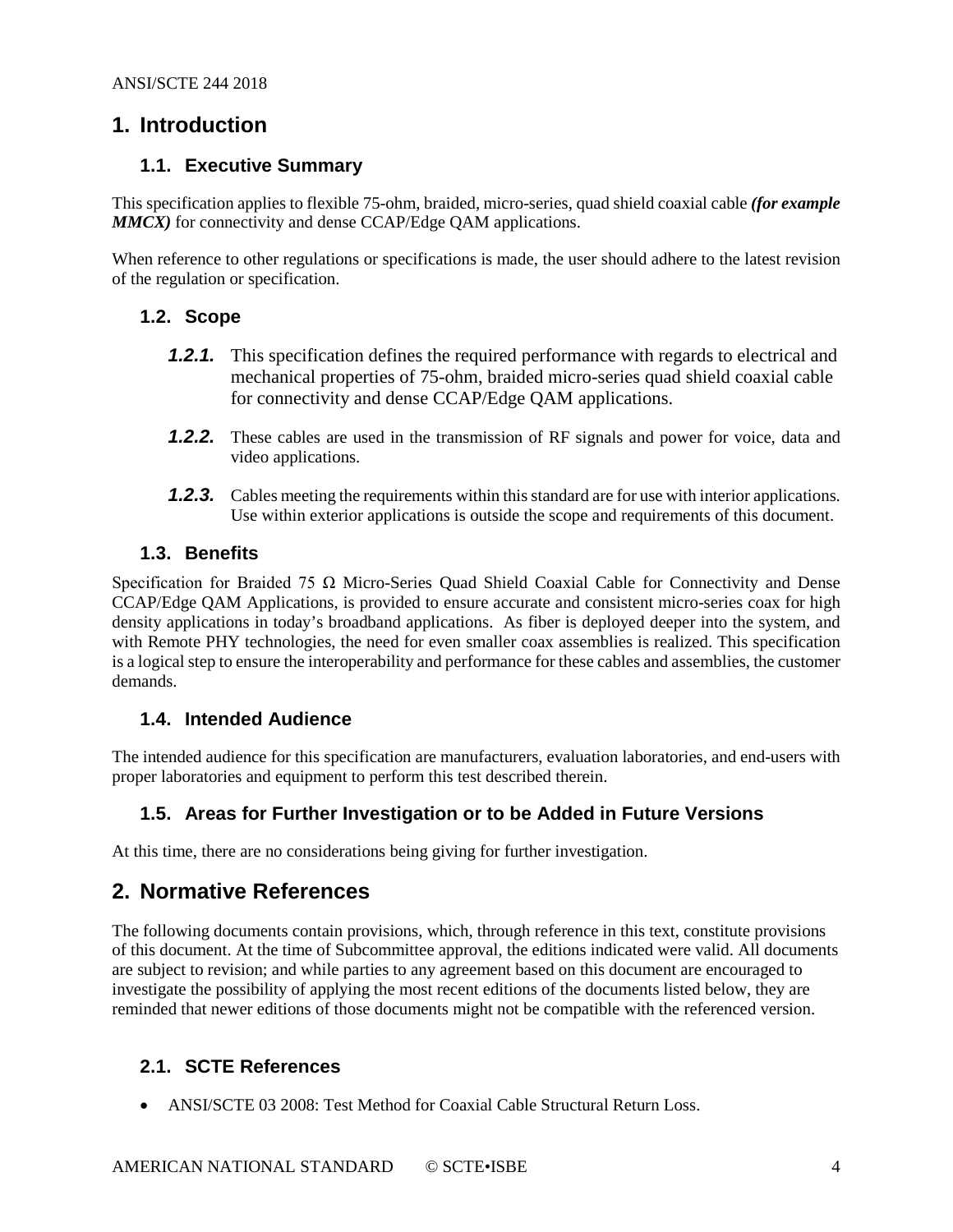- ANSI/SCTE 31 2016: Test Method for Measuring Diameter Over Core.
- ANSI/SCTE 32 2016: Ampacity of Coaxial Telecommunications Cables.
- ANSI/SCTE 33 2016: Test Method for Diameter of Drop Cable.
- ANSI/SCTE 44 2010: Test Method for DC Loop Resistance
- ANSI/SCTE 47 2007: Test Method for Coaxial Cable Attenuation.
- ANSI/SCTE 48-3 2011: Test Procedure for Measuring Shielding Effectiveness of Braided Coaxial Drop Cable Using the GTEM Cell
- ANSI/SCTE 49 2011: Test Method for Velocity of Propagation.
- ANSI/SCTE 51 2012: Test Method for Determining Drop Cable Braid Coverage.
- ANSI/SCTE 59 2012: Test Method for Drop Cable Center Conductor Bond to Dielectric
- ANSI/SCTE 66 2016: Test Method for Coaxial Cable Impedance.
- ANSI/SCTE 73 2012: Test Method for Insertion Force of Connector to Drop Cable Interface.
- ANSI/SCTE 88 2012: Test Method for Polyethylene Jacket Longitudinal Shrinkage.
- ANSI/SCTE 108 2012: Test Method for Dielectric Strength Withstand of Coaxial Cable.
- $\bullet$

## **2.2. Standards from Other Organizations**

- ANSI/UL1581-2017: Reference Standard for Electrical Wires, Cables and Flexible Cords.
- ASTM D1248-12: Standard Specification for Polyethylene Plastics Extrusion Materials For Wire and Cable.
- ASTM D 4565-99(2004): Physical and Environmental Performance Properties of Insulations and Jackets for Telecommunications Wire and Cable.
- ASTM B33-04: Standard Specification for Tin-Coated Soft or Annealed Copper Wire for Electrical Purposes
- IEC 61196-1-314: Coaxial communication cables Part 1-314: Mechanical test methods Test for bending
- IEC 62153-4-4: Metallic communication cable test methods Part 4-4: Electromagnetic compatibility (EMC) - Shielded screening attenuation, test method for measuring of the screening attenuation *a*<sup>s</sup> up to and above 3 GHz
- NEC<sup>®</sup>-2017 Article 800: Communication Circuits.

## **2.3. Published Materials**

• No normative references are applicable.

## <span id="page-4-0"></span>**3. Informative References**

The following documents might provide valuable information to the reader but are not required when complying with this document.

## **3.1. SCTE References**

• ANSI/SCTE 166 2010: Flexure Method for Drop Cable Conditioning

## **3.2. Standards from Other Organizations**

- ASTM B1-01(2007): Standard Specification for Hard-Drawn Copper Wire.
- ASTM B193-02(2008): Resistivity of Electrical Conductive Materials.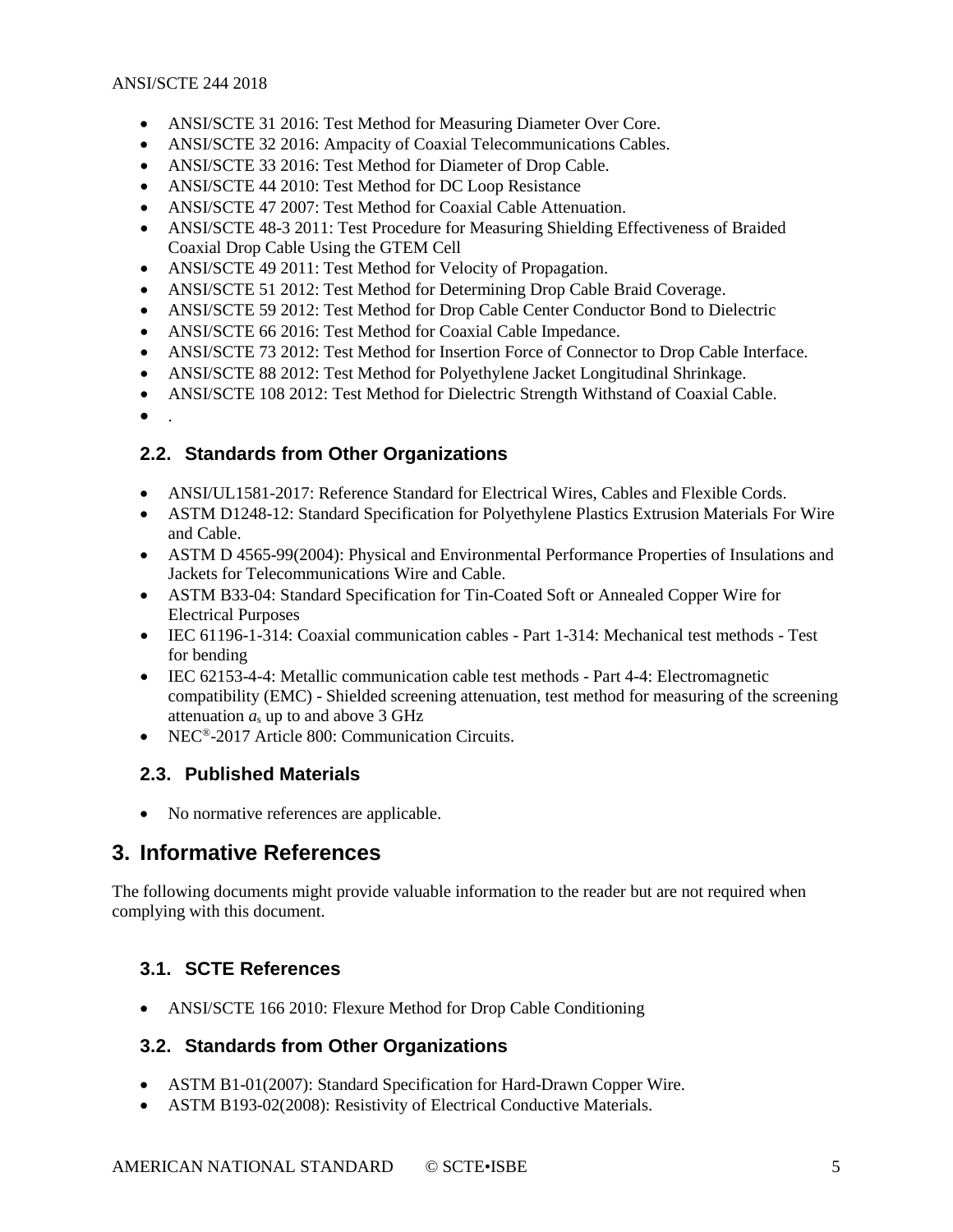- ASTM B3-01(2007): Standard Specification for Soft or Annealed Copper Wire.
- ASTM B566-04a: Standard Specification for Copper-Clad Aluminum Wire.
- Jones Dictionary: Cable Television Terminology 3rd Edition.
- NEC®-2017 Article 820: Community Antenna Television and Radio Distribution Systems.
- NEC®-2017 Article 800: Communications Circuits.
- IEEE: Standard Dictionary of Electrical and Electronic Terms

## **3.3. Published Materials**

- Jones Dictionary: Cable Television Terminology 3rd Edition.
- NFPA National Electric Code NEC®-2017, Article 820: Community Antenna Television and Radio Distribution Systems.
- NFPA National Electric Code NEC®-2017, Article 830: Network-Powered Broadband Communications Systems.
- IEEE: Standard Dictionary of Electrical and Electronic Terms

|                  | This word or the adjective "required" means that the item is an              |  |
|------------------|------------------------------------------------------------------------------|--|
| shall            | absolute requirement of this document.                                       |  |
| shall not        | This phrase means that the item is an absolute prohibition of this           |  |
|                  | document.                                                                    |  |
| <i>forbidden</i> | This word means the value specified shall never be used.                     |  |
|                  | This word or the adjective " <i>recommended</i> " means that there may exist |  |
| should           | valid reasons in particular circumstances to ignore this item, but the       |  |
|                  | full implications should be understood and the case carefully weighted       |  |
|                  | before choosing a different course.                                          |  |
|                  | This phrase means that there may exist valid reasons in particular           |  |
| should not       | circumstances when the listed behavior is acceptable or even useful,         |  |
|                  | but the full implications should be understood and the case carefully        |  |
|                  | weighed before implementing any behavior described with this label.          |  |
|                  | This word or the adjective " <i>optional</i> " means that this item is truly |  |
|                  | optional. One vendor may choose to include the item because a                |  |
| may              | particular marketplace requires it or because it enhances the product,       |  |
|                  | for example; another vendor may omit the same item.                          |  |
|                  | Use is permissible for legacy purposes only. Deprecated features may         |  |
| deprecated       | be removed from future versions of this document. Implementations            |  |
|                  | should avoid use of deprecated features.                                     |  |

## <span id="page-5-0"></span>**4. Compliance Notation**

## <span id="page-5-1"></span>**5. Definitions**

| attenuation   | The decrease in magnitude of a wave as it travels through any<br>transmitting medium, such as cable or circuitry. It is the difference<br>between transmitted and received power. |  |
|---------------|-----------------------------------------------------------------------------------------------------------------------------------------------------------------------------------|--|
| coaxial cable | A type of cable used for broadband data and cable systems, composed<br>of a center conductor, insulating dielectric, conductive shield and<br>optional protective covering.       |  |
| conductivity  | The ability of a material to allow electrons to flow, measured by the<br>current per unit of voltage applied. It is the reciprocal of resistivity.                                |  |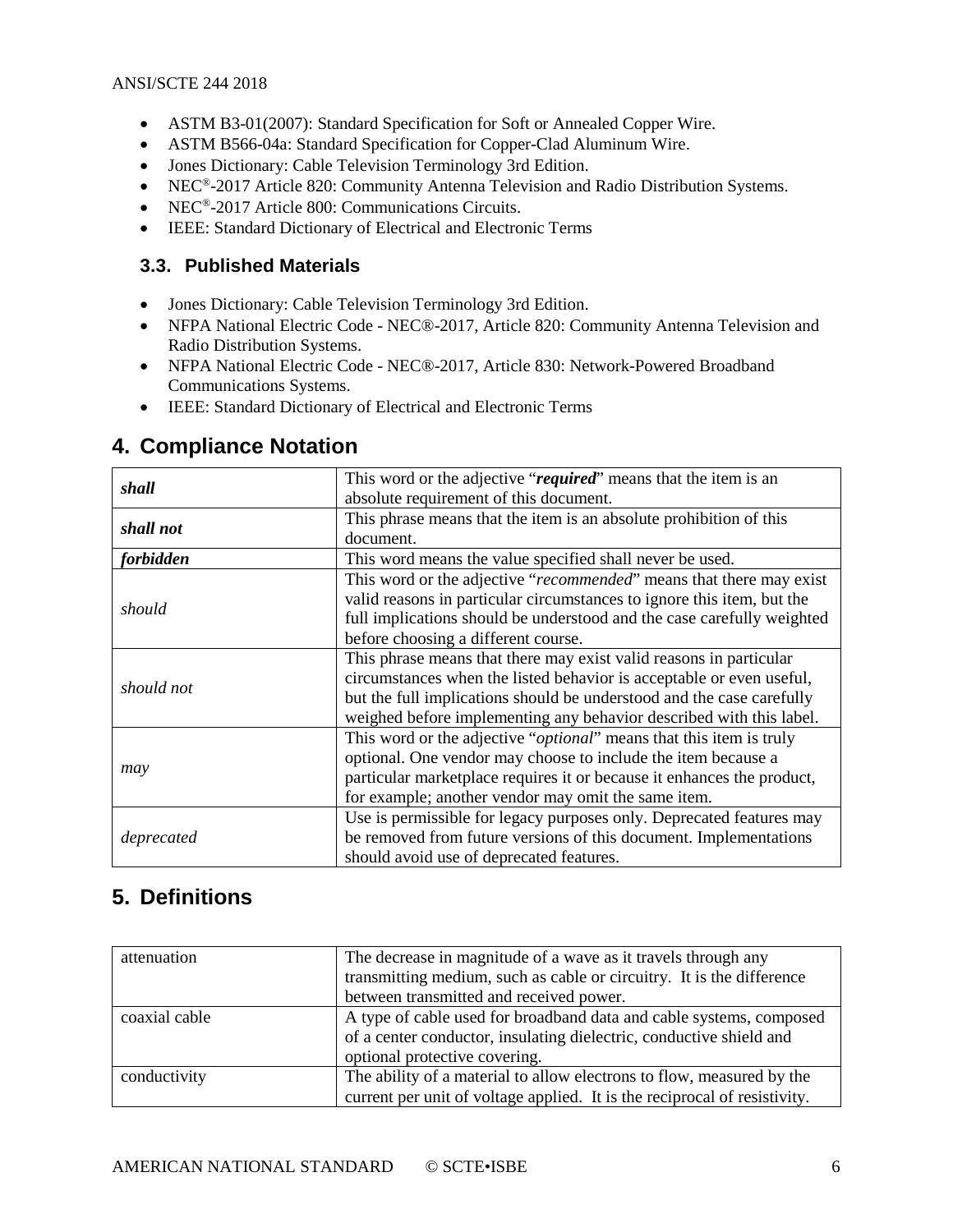## ANSI/SCTE 244 2018

| core ovality         | The difference between the minimum and maximum dimensions over           |  |
|----------------------|--------------------------------------------------------------------------|--|
|                      | the first laminated shield tape.                                         |  |
| <b>CMTS</b>          | <b>Cable Modem Termination System</b>                                    |  |
| DC resistance        | The opposition a conductive material offers to current flow, measured    |  |
|                      | in ohms.                                                                 |  |
| DC loop resistance   | A resistance measurement of the center conductor and outer conductor     |  |
|                      | when connected in series (measured in ohms/1000 feet or ohms/km).        |  |
| dielectric           | A nonconductive insulator material between the center conductor and      |  |
|                      | outer conductor of coaxial cable.                                        |  |
| dielectric withstand | The ability of the drop cable insulation to withstand a minimum          |  |
|                      | specified voltage.                                                       |  |
| impedance            | The total opposition a circuit, cable or component offers to alternating |  |
|                      | current flow. It includes both resistance and reactance and is generally |  |
|                      | expressed in ohms and designated by the symbol Z.                        |  |
| <b>IACS</b>          | International Annealed Copper Standard (IACS) set the conductivity       |  |
|                      | of copper at 100% in 1913 and was adopted by the International           |  |
|                      | Electro-Technical Commission (IEC). The conductivity of an               |  |
|                      | electrical conductor is expressed in units of a percentage of IACS.      |  |
| <b>SDI</b>           | Serial Digital Interface                                                 |  |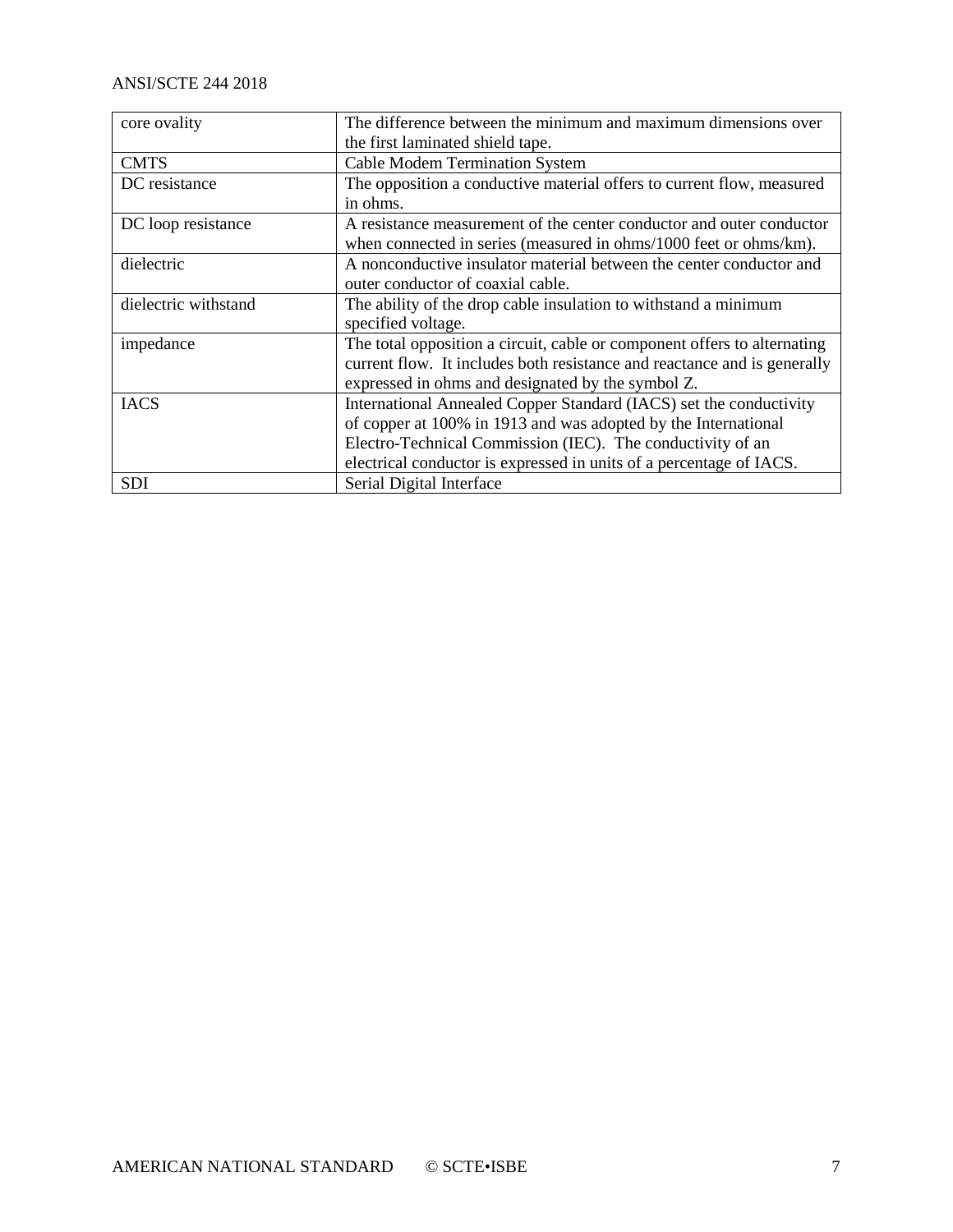## <span id="page-7-0"></span>**6. Center Conductor**

- **6.1.** Center conductor dimension shall be  $0.0118 \pm 1\%$  inches  $(0.30 \text{ mm} \pm 1\%)$ .
- **6.2.** Solid-Copper, Silver-Plated Copper, Silver-Plated Copper-Clad Steel or Copper-Clad Steel shall be specified. Copper based center conductors shall be of soft drawn temper.
- **6.3.** Minimum break strength (MBS) of the Solid-Copper center conductor shall be determined by multiplying the minimum cross sectional area by 30,000 psi (207 MPa). MBS for 0.0118" Solid-Copper conductor equals 3.28 lbf (14.6 N).
- **6.4.** Minimum break strength (MBS) of the Silver-Plated, Copper-Clad Steel center conductor shall be determined by multiplying the minimum cross sectional area by 95,000 psi (655 MPa). MBS for 0.0118" Silver-Plated, Copper-Clad Steel conductor equals 10.4 lbf (46.2 N).
- **6.5.** The center conductor electrical conductivity shall be 96 percent IACS minimum, for copper based conductors, and shall be 40 percent IACS minimum, for copper-clad steel conductors.
- **6.6.** Maximum DC resistance shall be measured per ANSI/SCTE 44, and shall not exceed 79.6 ohms/1000 feet (261.2 ohms/km) for solid-copper center conductors. Maximum DC resistance shall not exceed 190 ohms/1000 feet ( 623.4 ohms/km) for, copper-clad steel conductors. All values are at 68°F (20°C) reference.

## <span id="page-7-1"></span>**7. Dielectric**

- **7.1.** The dielectric shall be a cross-linked, gas-injected foamed Polyethylene (PE), or Polypropylene (PP), and shall meet the requirements of a 105ºC operating temperature.
- **7.2.** The dielectric shall contain a stabilization package to meet the requirements of section 10.1.3 Thermal Oxidative Stability (TOS).
- **7.3.** Unless otherwise specified, polyethylene materials for the dielectric shall meet all applicable requirements of ASTM D 1248 and requirements of this document.
- **7.4.** A precoat over the inner conductor is optional.
- **7.5.** Nominal Dielectric Diameter 0.056 inch (1.42 mm).

## <span id="page-7-2"></span>**8. Shield Construction**

#### **8.1. Quadshield**

#### *8.1.1. Inner Laminated Shielding Tape (LST)*

## *8.1.1.1. The first outer conductor (LST) shall be an aluminum-polyester foil tape (AP) bonded to the dielectric and to itself at the tape overlap. The minimum Aluminum thickness shall be 9 microns*

**8.1.1.2.** The LST shall be applied longitudinally or helically to the dielectric and shall be free of twists or discontinuities over the entire length.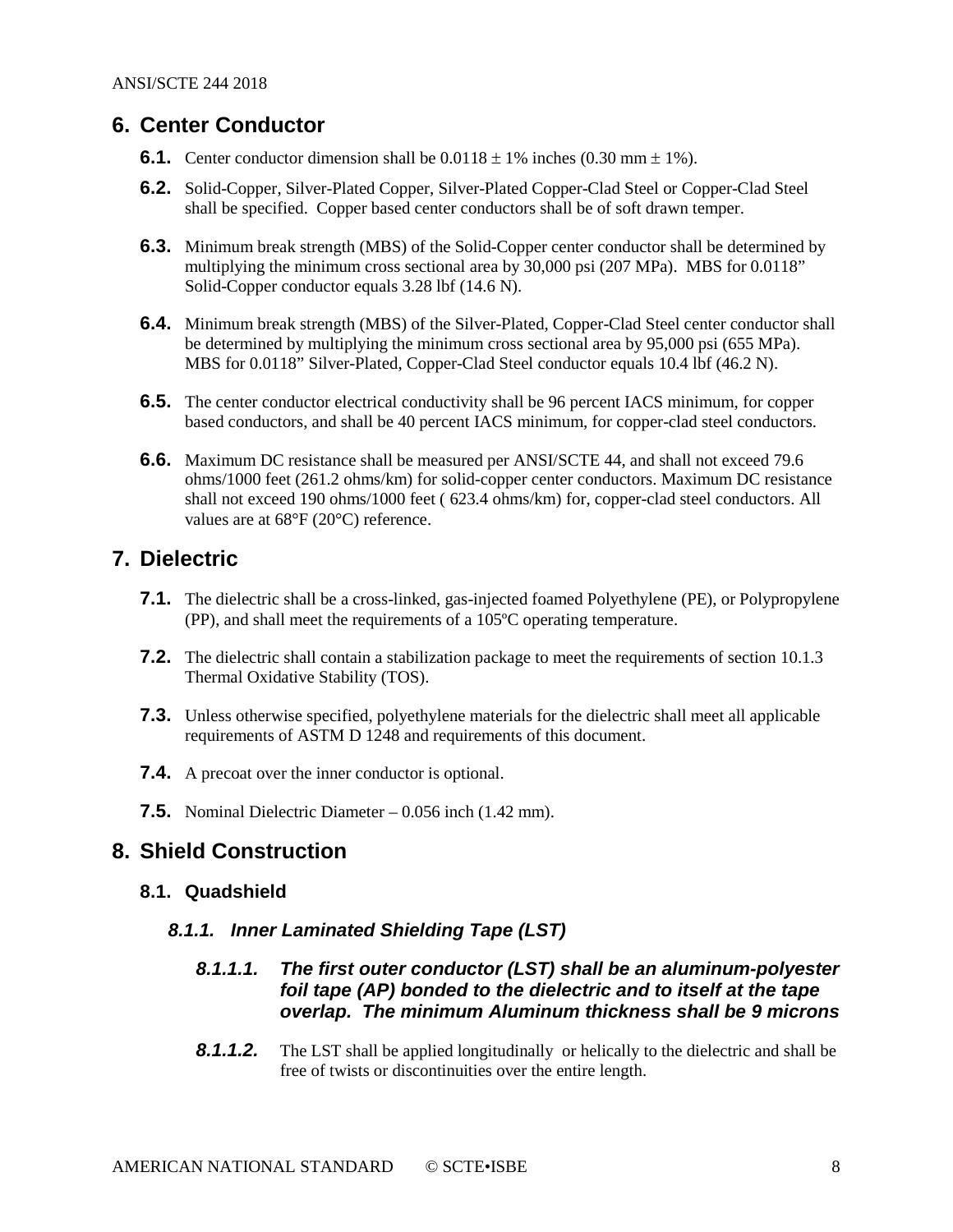- **8.1.1.3.** On the finished product, the LST shall overlap the dielectric circumference by a minimum of 18 percent, and 35% maximum, when applied longitudinally.
- **8.1.1.4.** The average core diameter shall be determined by measuring the diameter over the LST in the finished product as described in ANSI/SCTE 31. Average core diameter –  $0.064 \pm 0.002$  inches  $(1.62 \pm 0.05$  mm)
- **8.1.1.5.** Core ovality shall be determined by subtracting the measured minimum diameter from the measured maximum diameter over the LST in the finished product. Core ovality maximum –  $0.003$  inches  $(0.076$  mm)

## *8.1.2. Inner Braid Wires*

- **8.1.2.1.** The braiding wire shall be tin copper wire consisting of 38 AWG (0.004±0.0003 inches, 0.10±0.007 mm.)
- *8.1.2.2.* Minimum tensile strength for individual strands of tinned copper braid wire shall comply with ASTM B33 latest revision.
- **8.1.2.3.** Braid coverage over the first outer conductor shall be a minimum of 89 percent. The braid coverage shall be determined by ANSI/SCTE 51.

#### *8.1.3. Outer Laminated Shielding Tape (LST)*

- **8.1.3.1.** A LST shall be applied over the braid wires specified in section 8.1.2.
- **8.1.3.2.** The LST shall be constructed of one, aluminum foil laminated to a strength member.
- **8.1.3.3.** The outer LST shall be applied longitudinally or helically over the second outer conductor. When applied longitudinally, an overlap of 18% minimum to 35% maximum and shall be free of twists and discontinuities over the entire length.

#### *8.1.4. Outer Braid Wires*

- **8.1.4.1.** The braiding wire shall be tin copper wire consisting of 38 AWG (0.004±0.0003) inches, 0.10±0.007 mm).
- **8.1.4.2.** The individual strands of tinned copper braid wire shall conform to ASTM B33 latest revision.
- **8.1.4.3.** Braid coverage over the LST shall be sufficient to comply with screen attenuation requirements specified in section 10.2.5. Typical outer braid coverage is 90 percent.

## <span id="page-8-0"></span>**9. Jacket**

**9.1.** Flame retardant polyvinyl chloride (PVC) compound shall be used in the composition of the jacket. Jacket material shall be rated 105°C, and comply with applicable safety standards and listings.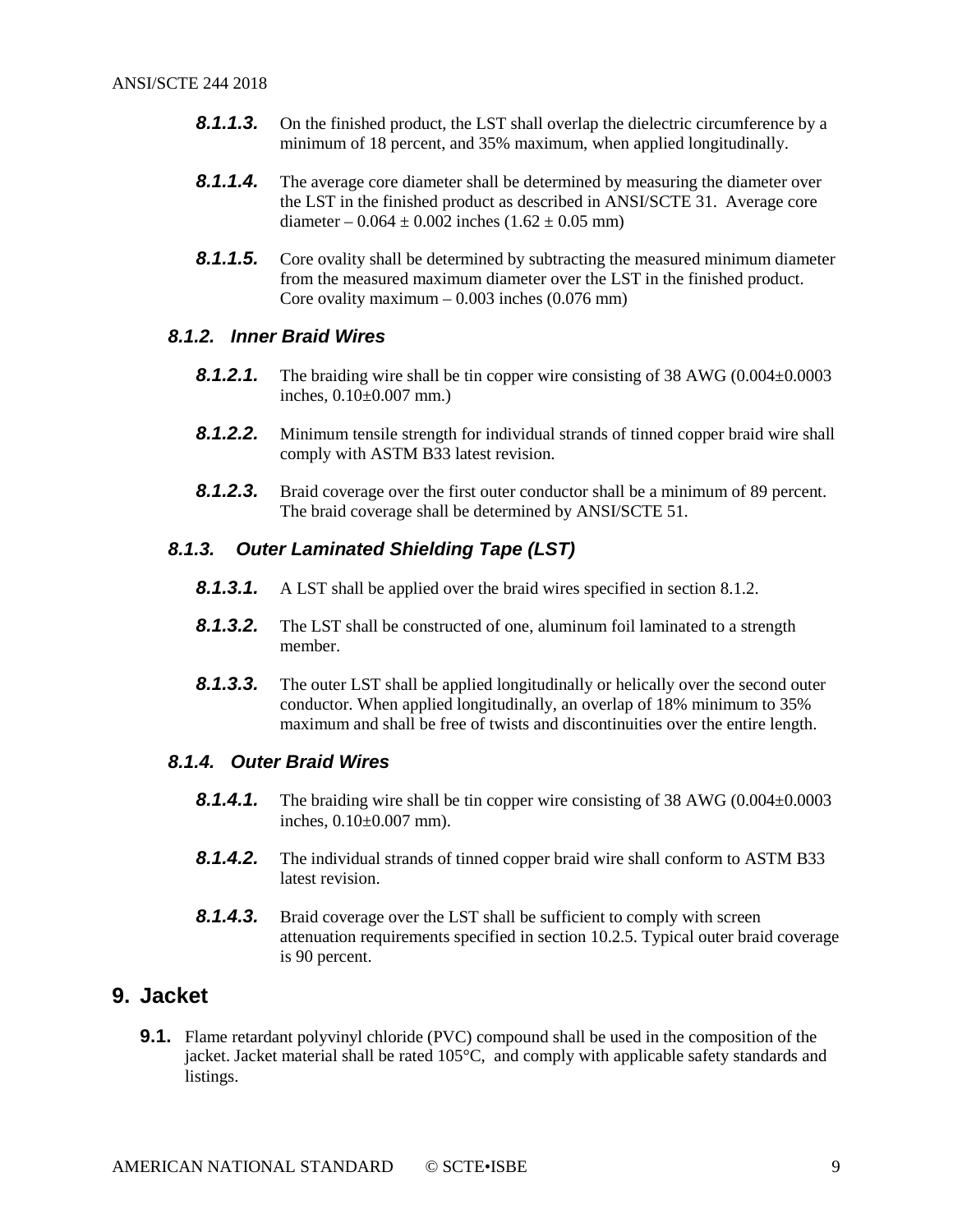- **9.2.** The jacket material shall be UV stable after 720 hours, as defined in UL 1581, paragraph 1200, Reference Standard for Electric Wire, Cables and Flexible Cords*.*
- **9.3.** The diameter over the jacket shall be  $0.125 \pm 0.003$  inches  $(3.20 \pm 0.076$  mm) when measured as described in ANSI/SCTE 33.

## <span id="page-9-0"></span>**10. Finished Product Tests**

#### **10.1. Mechanical**

- **10.1.1.** The cable shall be flex tested in accordance with IEC 61196-1-314 and pass all electrical requirements outlined in section 10.2.
	- *10.1.1.1.* Cable shall be subjected to 5 cycles.
	- *10.1.1.2.* Diameter of pulleys shall be 3.750 inches (95.25 mm) maximum.
	- **10.1.1.3.** Cycle speed shall be  $\leq 3.281$  ft/s (1 m/s).
	- *10.1.1.4.* Test temperature shall be 68 degrees Fahrenheit (20 degrees Celsius).
	- *10.1.1.5.* Cable length shall be 72 inches (182.9 cm).
	- **10.1.1.6.** There shall be a minimum 2.2 lb (1 kg) tension applied to each end of the cable while undergoing testing.
- *10.1.2.* Jacket longitudinal shrinkage shall be no more than 5 percent of the length under test and tested per ANSI/SCTE 88.

#### *10.1.3. Thermal Oxidative Stability*

To ensure the desired life expectancy of the dielectric insulation, determine its Oxidative Induction Time (OIT) before and after aging at 194°F (90°C) for 14 days by measuring OIT according to ASTM D 4565, Section 17. The test utilizes insulation removed from the completed cable and tested at  $356^{\circ}F \pm 0.5^{\circ}F$ (180°C  $\pm$  0.3°C). Requirements for OIT – Initial: 20 minutes minimum, after aging: 70 percent of initial value.

- **10.1.4.** Center conductor to dielectric bond strength shall be a minimum of 1.5 lbf (0.68 kgf) and measured per ANSI/SCTE 59.
- *10.1.5.* The finished cable shall be listed as being suitable for use in NEC Article 800 CMR and CMG applications and marked accordingly.